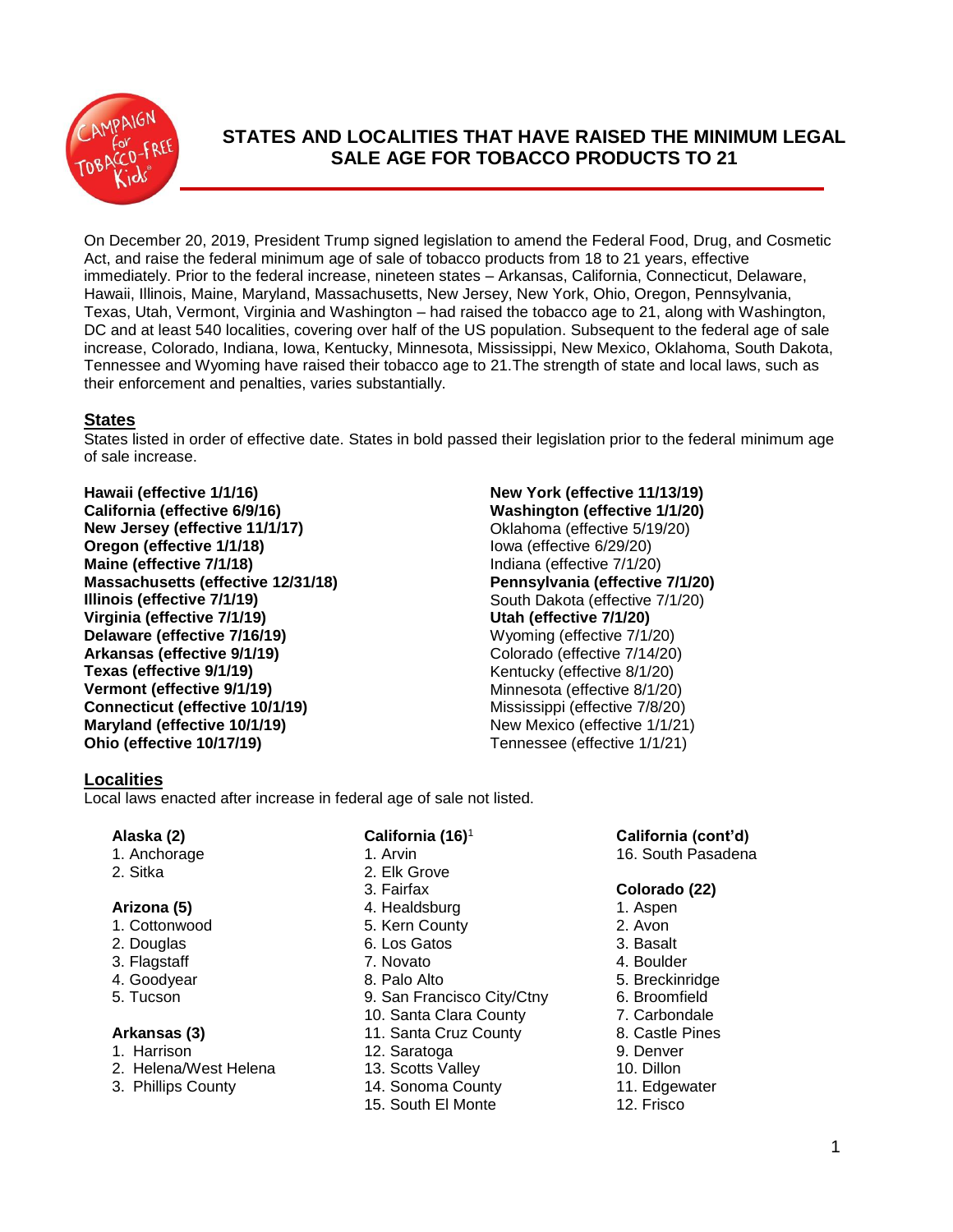## **Colorado (cont'd)**

- 13. Glenwood Springs
- 14. Golden
- 15. Gypsum
- 16. Lafayette
- 17. Louisville
- 18. Minturn
- 19. Silverthorne
- 20. Snowmass
- 21. Summit County
- 22. Superior

## **Connecticut (8 )**

- 1. Bridgeport
- 2. Hartford
- 3. Meriden
- 4. Milford
- 5. Southington
- 6. South Windsor
- 7. Trumbull
- 8. Wallingford

### **Florida (2 )**

- 1. Alachua County
- 2. Fort Lauderdale

# **Georgia (1)**

1. Smyrna

# **Hawaii (1)**

1. Hawaii County

# **Illinois (40 )**

1. Arlington Heights 2. Aurora 3. Barrington 4. Berwyn 5. Bolingbrook 6. Buffalo Grove 7. Chicago 8. Cook County 9. Deerfield 10. Des Plaines 11. Downers Grove 12. Elgin 13. Elk Grove 14. Evanston 15. Glen Ellyn 16. Gurnee 17. Highland Park 18. Hoffman Estates 19. Hopkins Park 20. Lake County<sup>2</sup> 21. Lake in the Hills 22. Lake Zurich 23. Lincolnshire

## **Illinois (cont'd)**

24. Maywood 25. Mount Prospect 26. Mundelein 27. Naperville 28. Normal 29. Oak Park 30. Park Ridge 31. Peoria 32. Plainfield 33. Riverwoods 34. Rolling Meadows 35. Skokie 36. Vernon Hills 37. Washington 38. West Chicago 39. Wheaton 40. Wilmette

### **Kansas ( 2 5 )**

1. Bonner Springs 2. Douglas County<sup>2</sup> 3. Garden City 4. Holcomb 5. Iola 6. Johnson County 2 7. Kansas City/Wyandotte Cty 8. Lansing 9. Leavenworth 10. Leawood 11. Lenexa 12. Merriam 13. Mission Hills 14. Newton 15. Olathe 16. Overland Park 17. Paola 18. Parsons 19. Prairie Village 20. Roeland Park 21. Sabetha 22. Shawnee County<sup>2</sup> 23. Topeka<sup>3</sup> 24. Westwood 25. Westwood Hills **Maine (1)** 1. Portland **Massachusetts (237 ) 4** 1. Acton 2. Acushnet

- 3. Adams
- 4. Agawam
- 5. Amesbury
- 6. Amhers t

7. Andover 8. Arlington 9. Ashburnham 10. Ashby 11. Ashland 12. Athol 13. Attleboro 14. Avon 15. Ayer 16. Barnstable 17. Bedford 18. Belchertown 19. Bellingham 20. Belmont 21. Beverly 22. Billerica 23. Blackstone 24. Bolton 25. Boston 26. Bourne 27. Braintree 28. Brewster 29. Bridgewater 30. Brimfield 31. Brockton 32. Brookline 33. Buckland 34. Burlington 35. Cambridge 36. Canton 37. Carver 38. Charlemont 39. Chatham 40. Chelmsford 41. Chelsea 42. Chicopee 43. Chilmark 44. Clinton 45. Cohasset 46. Concord 47. Conway 48. Dalton 49. Danvers 50. Dartmouth 51. Dedham 52. Deerfield 53. Dighton

- 54. Dover
- 55. Dracut
- 56. Duxbury
- 57. East Longmeadow
- 58. Eastham
- 59. Easthampton
- 60. Easton
- 61. Edgartown

# **Massachusetts (cont'd)**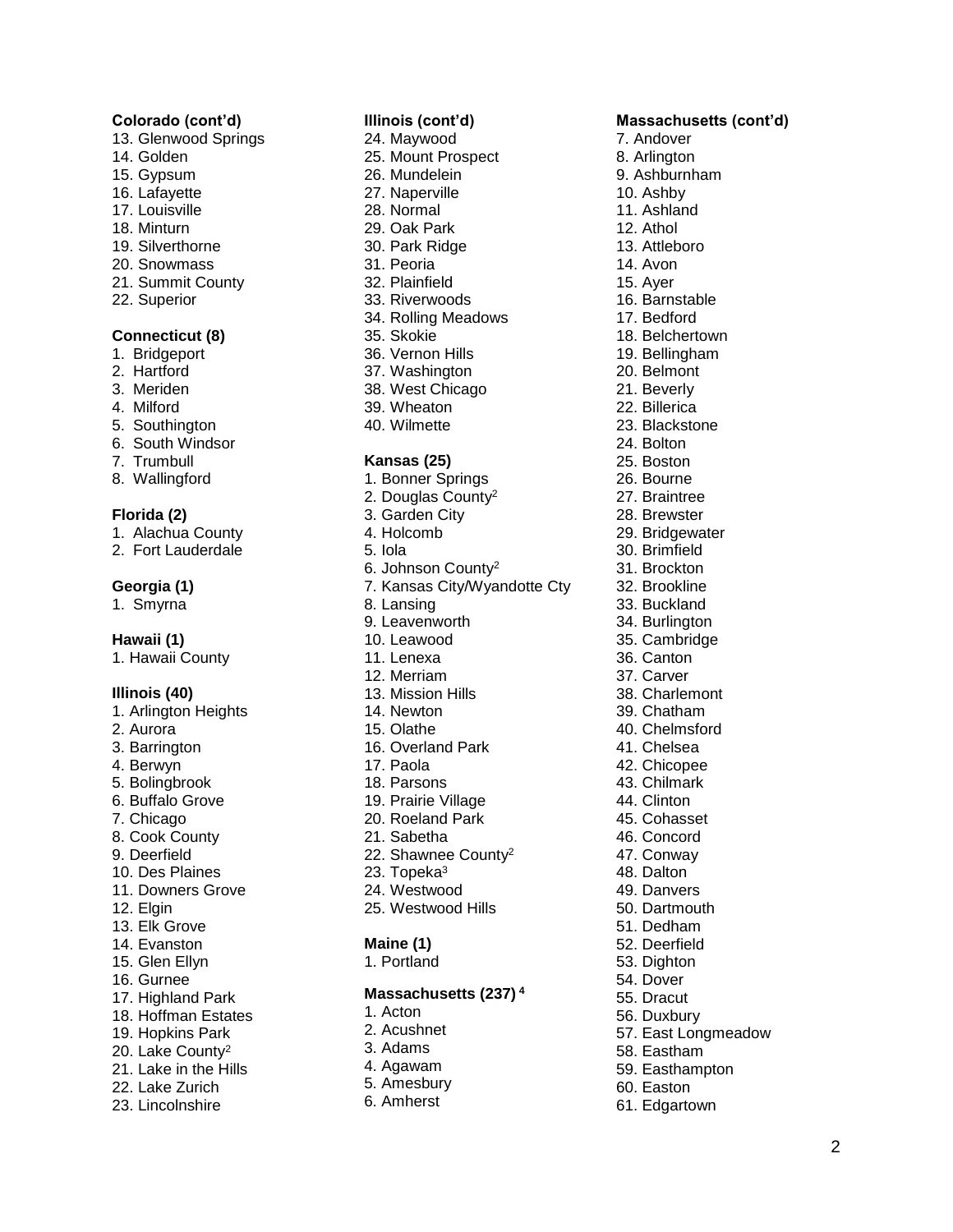**Massachusetts (cont'd)** 62. Egremont 63. Essex 64. Everett 65. Fairhaven 66. Fall River 67. Falmouth 68. Fitchburg 69. Foxboro 70. Framingham 71. Franklin 72. Georgetown 73. Gill 74. Gloucester 75. Grafton 76. Great Barrington 77. Greenfield 78. Groton 79. Hadley 80. Halifax 81. Hamilton 82. Hanover 83. Harvard 84. Harwich 85. Hatfield 86. Haverhill 87. Heath 88. Hingham 89. Hinsdale 90. Holbrook 91. Holden 92. Holliston 93. Holyoke 94. Hopedale 95. Hopkinton 96. Hubbard 97. Hudson 98. Hull 99. Ipswich 100. Kingston 101. Lancaster 102. Lanesborough 103. Lawrence 104. Lee 105. Lenox 106. Leominster 107. Leverett 108. Lexington 109. Lincoln 110. Littleton 111. Longmeadow 112. Lowell 113. Ludlow 114. Lynn 115. Lynnfield 116. Malden

**Massachusetts (cont'd)** 117. Manchester 118. Mansfield 119. Marblehead 120. Marion 121. Marlborough 122. Marshfield 123. Mashpee 124. Maynard 125. Medfield 126. Medford 127. Medway 128. Melrose 129. Mendon 130. Methuen 131. Middleton 132. Milford 133. Millbury 134. Millis 135. Milton 136. Montague 137. Nantucket 138. Natick 139. Needham 140. New Bedford 141. Newton 142. Norfolk 143. North Adams 144. North Andover 145. North Attleboro 146. Northborough 147. Northbridge 148. Northampton 149. North Reading 150. Norton 151. Norwell 152. Norwood 153. Oak Bluffs 154. Orange 155. Orleans 156. Otis 157. Oxford 158. Palmer 159. Peabody 160. Pembroke 161. Pittsfield 162. Plainville 163. Plymouth 164. Provincetown 165. Quincy 166. Randolph 167. Raynham 168. Reading 169. Revere 170. Rockland 171. Rockport

**Massachusetts (cont'd)** 172. Rowley 173. Rutland 174. Salem 175. Salisbury 176. Saugus 177. Scituate 178. Sharon 179. Sheffield 180. Shelburne 181. Sherborn 182. Shrewsbury 183. Somerville 184. South Hadley 185. Southampton 186. Southborough 187. Southbridge 188. Southwick 189. Spencer 190. Springfield 191. Stockbridge 192. Stoneham 193. Stoughton 194. Stow 195. Sturbridge 196. Sudbury 197. Sunderland 198. Sutton 199. Swampscott 200. Swansea 201. Taunton 202. Templeton 203. Tewksbury 204. Tisbury 205. Topsfield 206. Townsend 207. Tyngsboro 208. Uxbridge 209. Wakefield 210. Walpole 211. Waltham 212. Wareham 213. Watertown 214. Wayland 215. Wellesley 216. Wellfleet 217. Wenham 218. Westboro 219. West Boylston 220. Westfield 221. Westford 222. Weston 223. Westport 224. West Tisbury 225. Westwood 226. Weymouth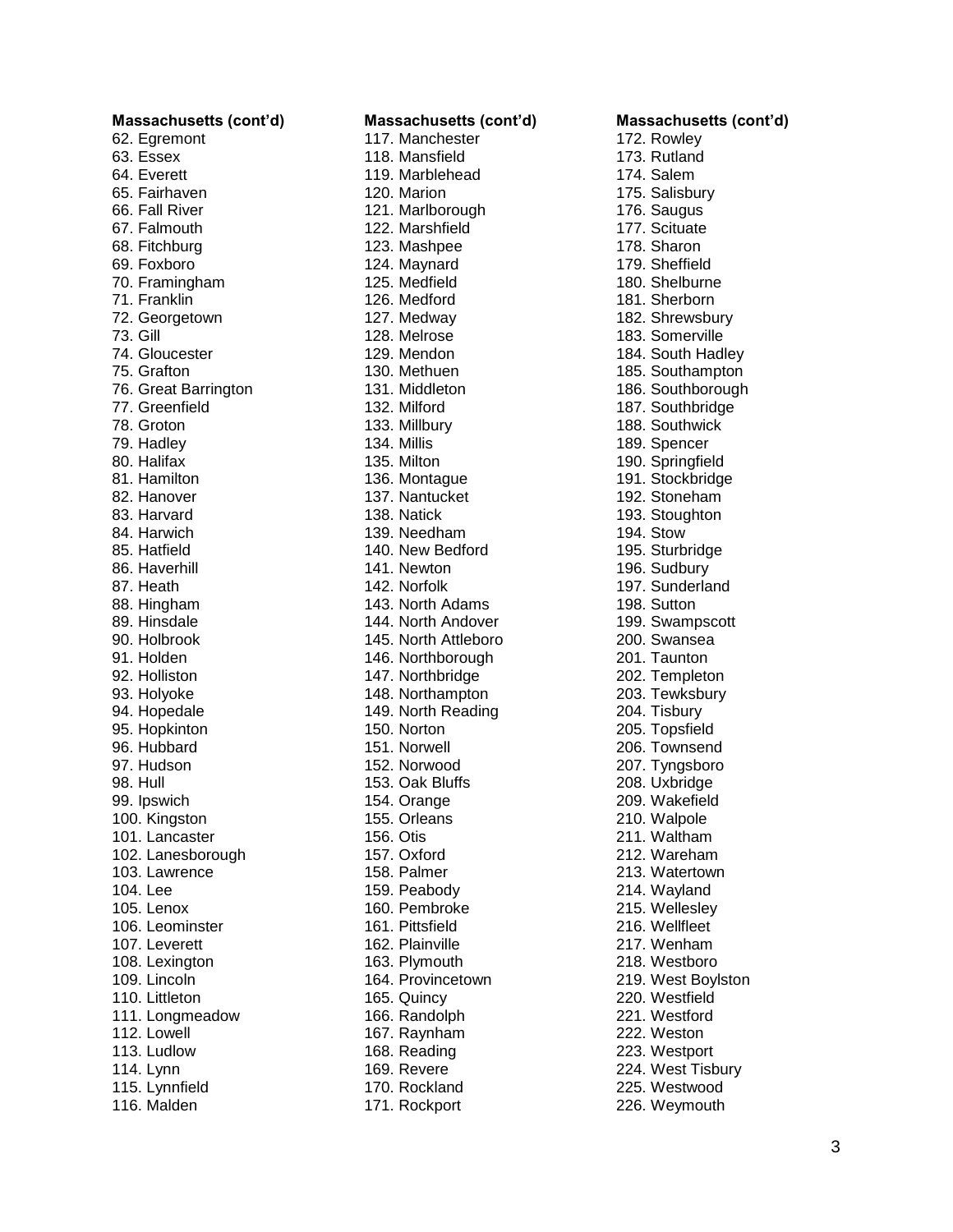### **Massachusetts (cont'd)**

227. Whately 228. Whitman 229. Wilbraham 230. Williamstown 231. Wilmington 232. Winchendon 233. Winchester 234. Winthrop 235. Woburn 236. Worcester 237. Yarmouth

### **Michigan (2 )**

1. Ann Arbor 2. Genesee County<sup>3</sup>

#### **Minnesota (60 )**

1. Adams 2. Albert Lea 3. Arden Hills 4. Austin 5. Beltrami County 6. Bemidji 7. Benton County 8. Bloomington 9. Braham 10. Byron 11. Brooklyn Center 12. Cook County 13. Duluth 14. Eden Prairie 15. Edina 16. Excelsior 17. Falcon Heights 18. Fergus Falls 19. Forest Lake 20. Golden Valley 21. Greenfield 22. Hennepin County 23. Hermantown 24. Isanti County 25. Lauderdale 26. Lilydale 27. Little Canada 28. Mankato 29. Mendota Heights 30. Minneapolis 31. Minnetonka 32. Mound 33. Mounds View 34. New Brighton 35. North Mankato 36. North Oaks 37. Olmsted County 38. Otter Tail County

### **Minnesota (cont'd)**

39. Owatonna 40. Plymouth 41. Pope County 42. Richfield 43. Robbinsdale 44. Rockford 45. Roseville 46. Rushford 47. St. Anthony 48. St. Bonifacius 49. St. James 50. St. Louis Park 51. St. Paul 52. St. Peter 53. Scandia 54. Shoreview 55. Stevens County 56. Stewartsville 57. Waseca 58. West St. Paul 59. Wilkin County 60. Wright County

### **Mississippi (1)**

1. Adams County 2

#### **Missouri (27 )**

1. Belton 2. Carl Junction 3. Columbia 4. Crestwood 5. Des Peres 6. Eldon 7. Excelsior Springs 8. Gladstone 9. Grandview 10. Hallsville 11. Independence 12. Jackson County 2 13. Jefferson City 14. Joplin 15. Kansas City 16. Kearney 17. Lee's Summit 18. Liberty 19. Oak Grove 20. Parkville 21. Peculiar 22. Pleasant Valley 23. Raymore 24. Smithville Springfield 25. St. Louis City 26. St. Louis County 27. Wildwood

#### **New Hampshire (5 )**

- 1. Dover
- 2. Durham
- 3. Franklin
- 4. Keene
- 5. Newmarket

# **New Jersey (28)**

- 1. Belleville 2. Bergenfield 3. Bloomingdale 4. Bogota 5. Bradley Beach 6. Cedar Grove 7. East Orange 8. East Rutherford 9. Englewood 10. Fairlawn 11. Garfield 12. Haledon 13. Hanover 14. Highland Park 15. Maplewood 16. Oradell 17. Paterson 18. Princeton 19. Raritan 20. Rutherford 21. Sayreville 22. Teaneck 23. Tenafly 24. Trenton 25. Union City 26. West Orange 27. Westwood 28. Wyckof f **New York (25 )** 1. Albany County 2. Baxter Estates 3. Cattaraugus County 4. Chautauqua County 5. Cortland County 6. Essex County 7. Great Neck Plaza 8. Hempstead 9. Long Beach 10. Nassau County 11. New Castle 12. New York City 13. North Hempstead 14. Onondaga County 15. Orange County
- 16. Port Washington North
- 17. Putnam County
- 18. Rockland County